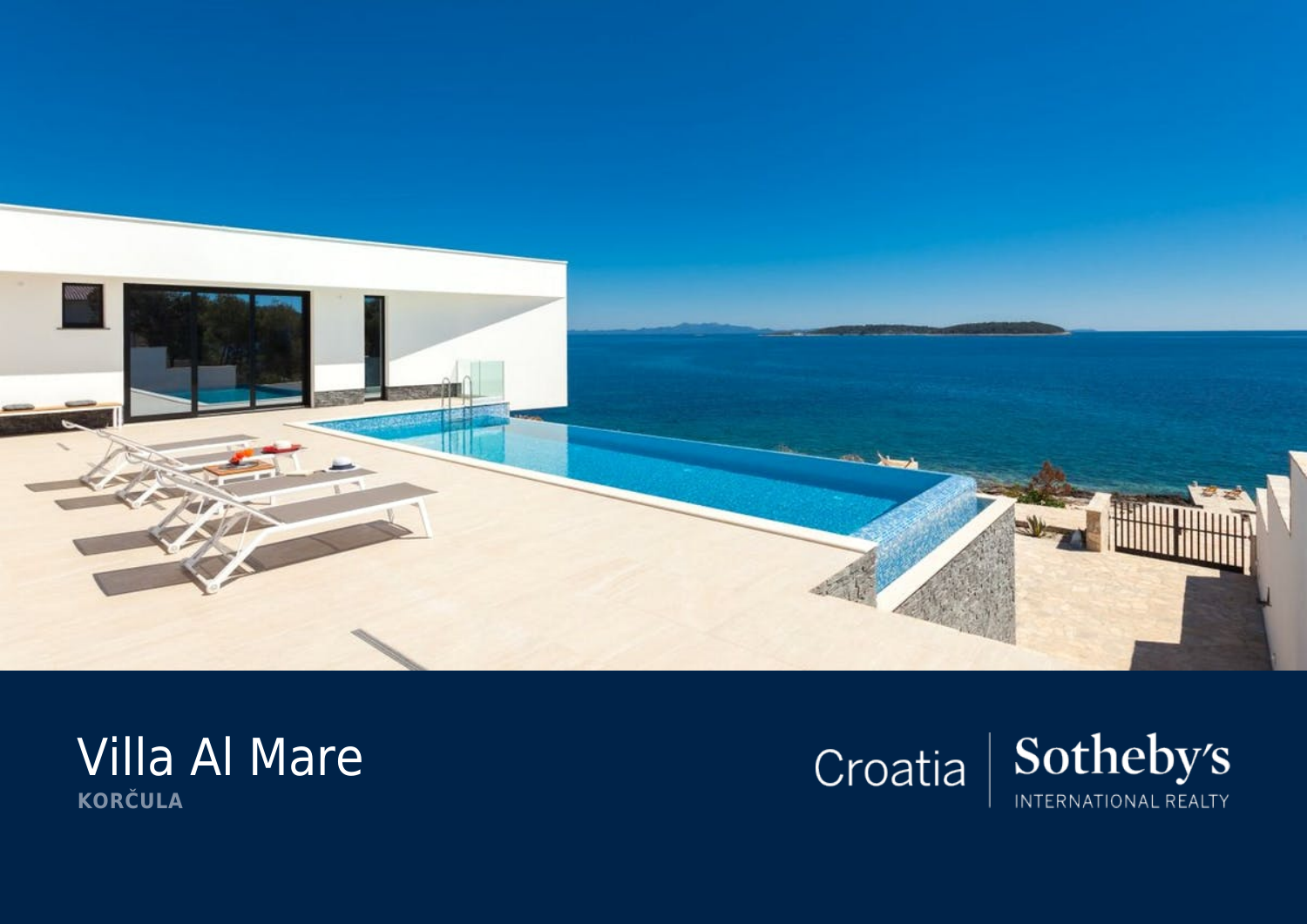## Villa Al Mare



**LIVING AREA** 180 m2



**PLOT SIZE** 1.120 m2



**PRICE** 2.200.000 €





**ROOMS** 3

**CONTACT Ivana Marković**  Grljevačka 2a, 21312 Podstrana m: 00385 (0)916027672 info@sothebysrealty.hr www.sothebysrealty.hr

Each Office is Independently Owned and Operated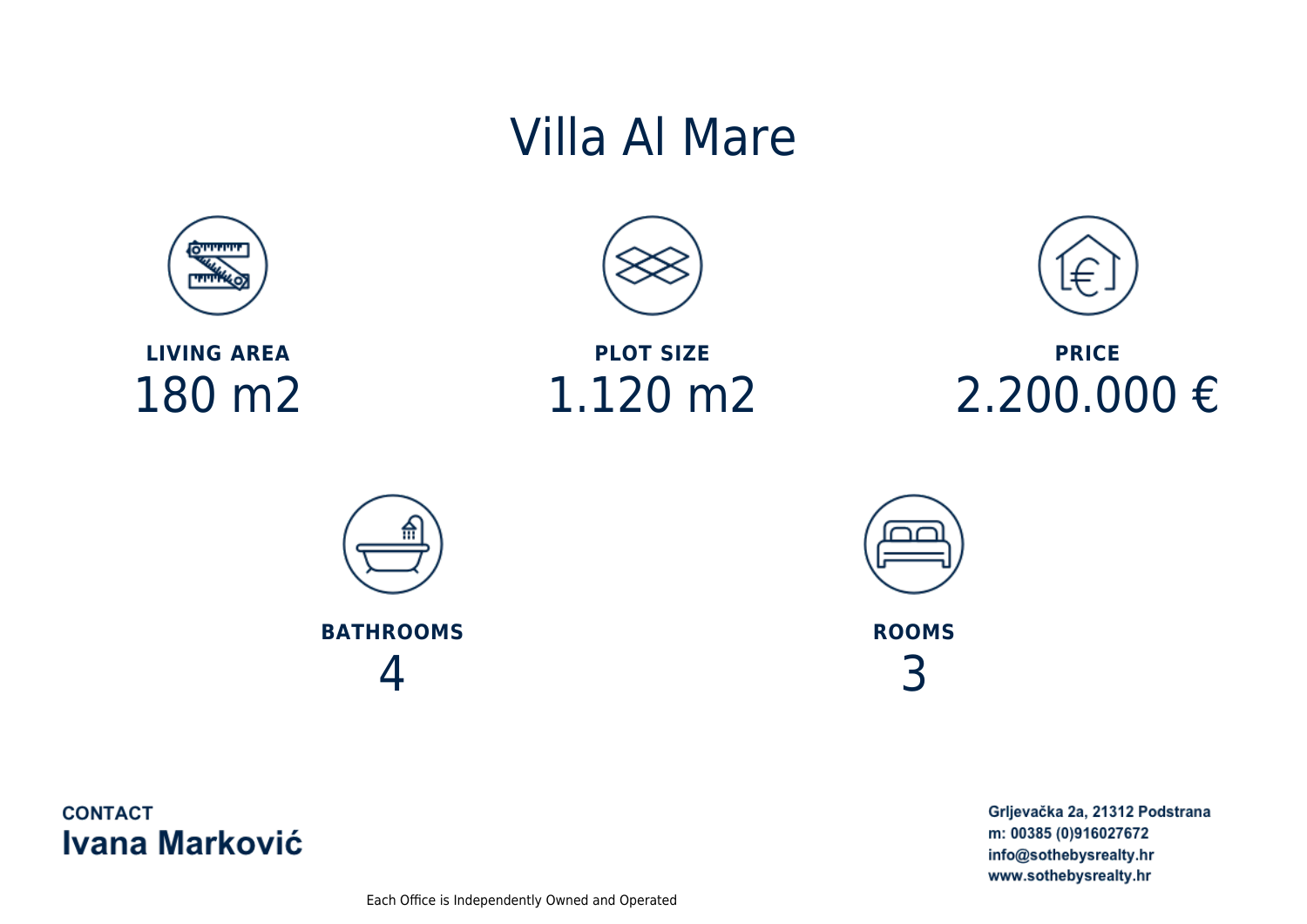Villa Al Mare is a luxurious, newly constructed property located in an ideal waterfront position and enjoying stunning views towards the pristine Adriatic. This extraordinary seafront villa occupies a superb location on the captivating island of Korcula, widely known as an unspoiled natural oasis that offers alluring beaches and islets and renowned cultural and historical heritage. This idyllic island is also home to the famous explorer Marco Polo. Its unique island vibes and relaxing lifestyle attract more and more foreigners looking for their second home abroad. Generously arranged upon two levels, villa Al Mare offers exceptional sea and island views from almost every corner of the villa. Lush green surroundings combined with sparkling Adriatic sea in front of the property provide the perfect setting for a year-round stay with friends and family. Villa is equipped with all the necessary amenities that offer the ultimate comfort in its 180 square meters while enabling a sophisticating living experience enhanced by several luxury touches. The villa comprises an open concept living area that includes a welcoming living room, fully-fitted kitchen, dining room area, and three ensuite bedrooms with large sliding windows that allow constant enjoyment of the mesmerizing sea views. From the living room area, you can directly access the spacious outdoor terrace with a modern pool, sunbathing area, outdoor dining table, and attractive fireplace. Several large patios and balconies outfitted with comfortable furniture provide an ideal surrounding for utmost indulgence in the Mediterranean lifestyle, while direct sea access ensures an exclusive lifestyle and enjoyment of the easygoing Mediterranean ambiance. The villa also has a garage with two parking spaces and equipped gym area. The villa is fully equipped and offers complete peace, privacy, and proximity to all necessary amenities. If we consider the extraordinary location of the property and its immense potential as a vacation rental, it represents a unique investment potential. Villa Al Mare offers a unique combination of splendid Mediterranean nature and modern amenities in a divine and authentic waterfront setting that won't leave you indifferent.

## AMENITIES

Balcony Beachfront  $\checkmark$  Energy certificate Fitness area  $\checkmark$  Furnished  $\checkmark$  Parking  $\checkmark$  Pool Seaview

Terrace $\checkmark$